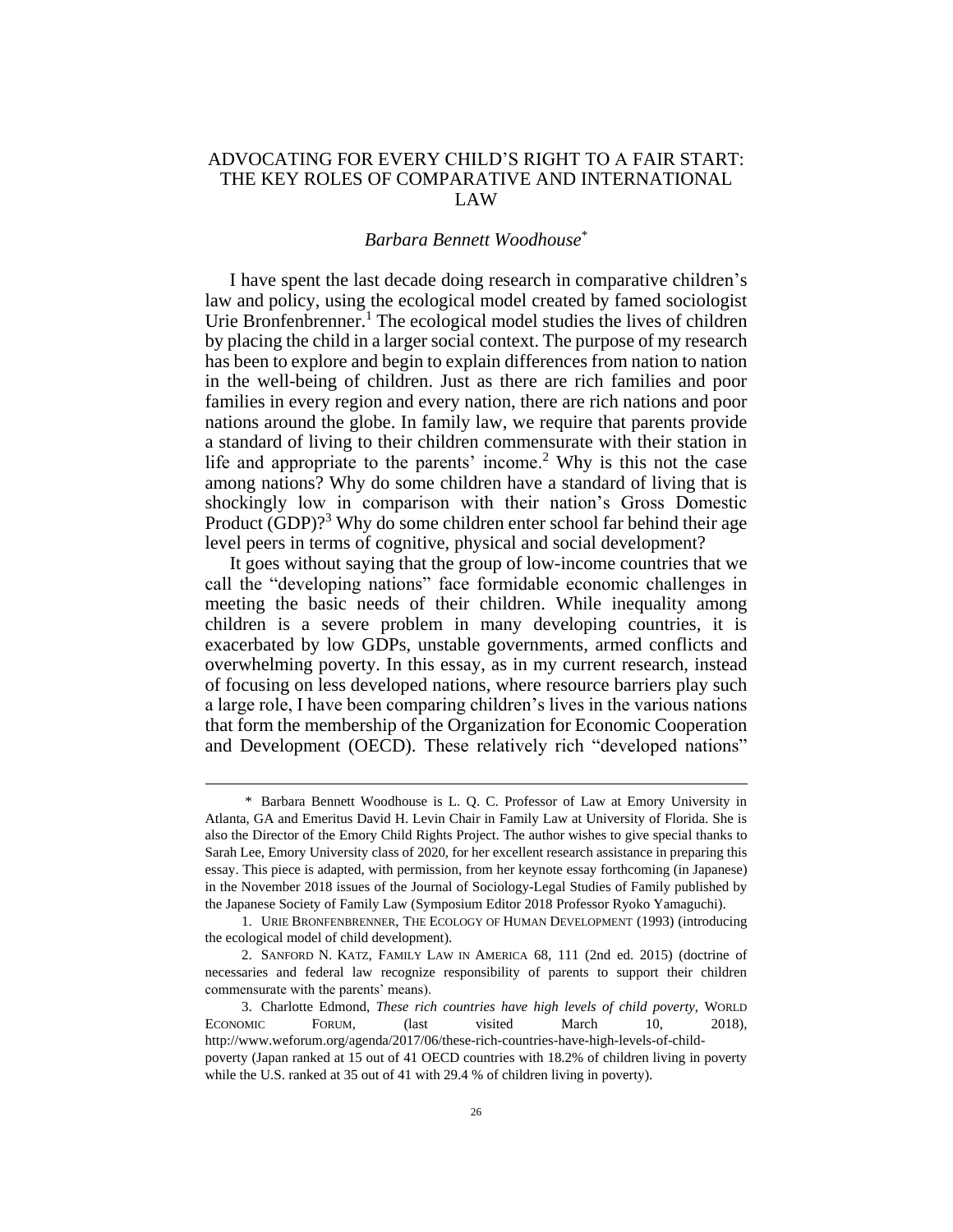differ from each other in many respects. Some are larger than others, their forms of government may be different, their citizens speak different languages and they have different histories, traditions, religions and cultures. But they are all alike in being members of a highly privileged international club—the club of affluent nations belonging to the OECD.

<span id="page-1-0"></span>Each of these nations can be presumed to have sufficient resources to allocate to children's basic needs and to enhance children's well-being.<sup>4</sup> They are affluent enough to begin leveling the playing field for children and families within their borders so that all children have a chance to flourish and succeed regardless of their race, class, gender, religion or disability. In every one of these rich nations, some newborns arrive in the world already facing barriers erected by social, developmental or physical disabilities, or are born into low income families that struggle to provide for their children. Many blameless infants are born already burdened by discrimination based on their race, gender, ethnicity or religion.

The title of this essay, *Every Child's Right to a Fair Start*, builds on fundamental values of fairness, human dignity and equal protection of the law that are basic to democratic forms of government. These values are also enshrined in international treaties and covenants.<sup>5</sup> While there are many definitions of equality and fairness, including "equality of treatment" and "equality of outcomes," the aspect of equality and fairness that is most important to infants and children, who have a lifetime before them to succeed or fail on their own merits, is "equality of opportunity." An equal opportunity to develop their minds and bodies and to realize their own potential should be the birth right of all children, especially in the club of affluent developed nations.

<span id="page-1-1"></span>There is no such thing as starting too early to ensure that all children get that fair start. We now know that maternal nutrition, even before conception, plays a role in the healthy development of the fetus.<sup>6</sup> Likewise, stress and illness during pregnancy affect the growing brain. From the moment of birth, babies begin to process sensory inputs in their

<sup>4.</sup> UNICEF Office of Research, *Building the Future: Children and the Sustainable Development Goals in Rich Countries, Innocenti Report Card 14* (2017), https://www.unicefirc.org/publications/pdf/RC14\_eng.pdf.

<sup>5.</sup> For a collection of treaties relating to children, *see* INTERNATIONAL DOCUMENTS ON CHILDREN (Geraldine Van Bueren, 2nd ed. 1998) (collecting documents relating to the rights of the child, including, inter alia, United nations Convention on the Rights of the Child, Universal Declaration on Human Rights, International Covenant on Economic, Social and Cultural Rights, African Charter on Rights and Welfare of the Child, European Convention on the Exercise of Children's Rights).

<sup>6.</sup> Barbara Bennett Woodhouse & Charles F. Woodhouse, *Children's Rights and the Politics of Food: Big Food versus Little People*, 56 FAM. CT. REV. 287, 289 (2018) (citing to studies on role of maternal nutrition in brain development).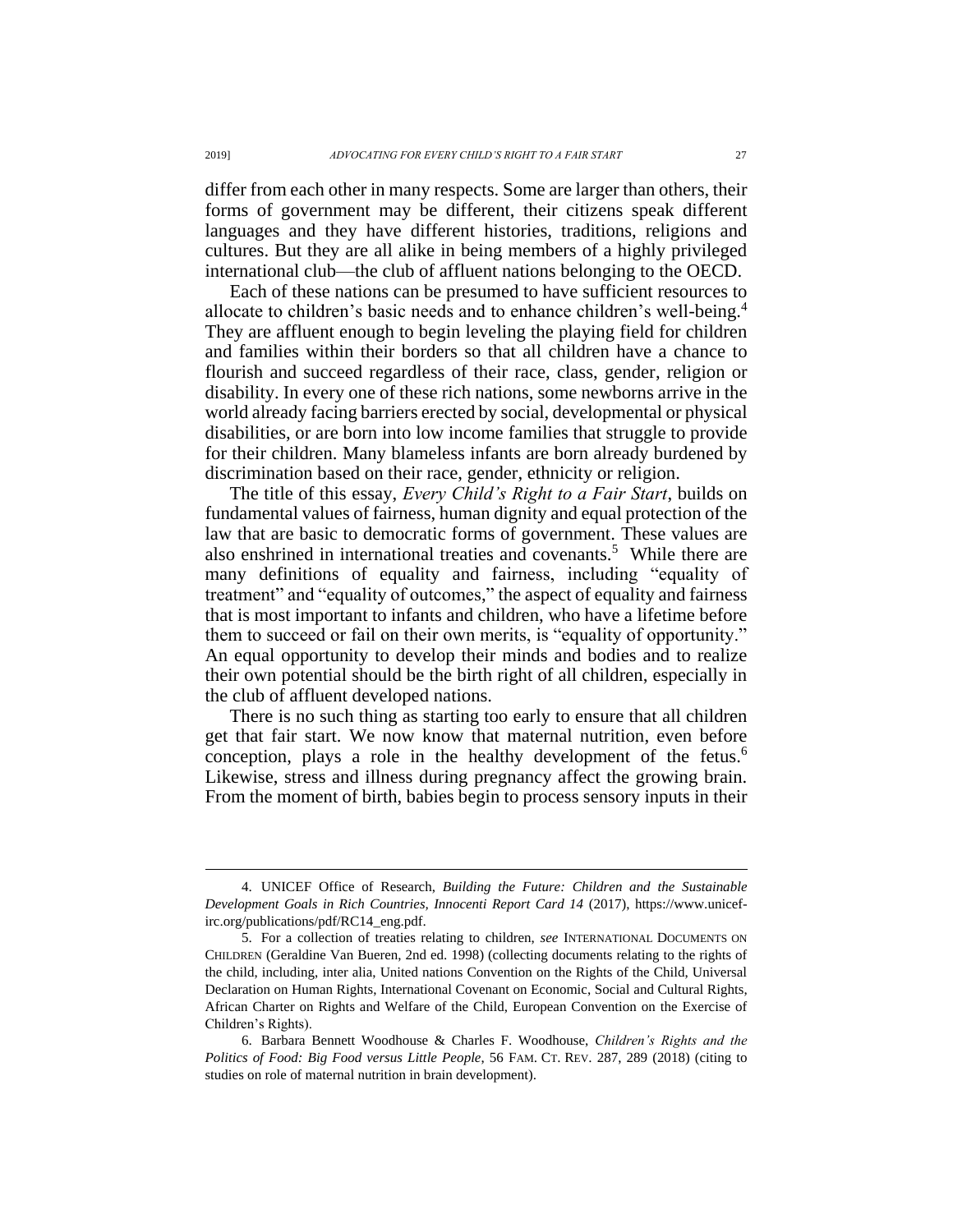environments that stimulate learning.<sup>7</sup> Learning begins on day one of life, as the neonate responds to sound, touch and nurture. Previously, we may have thought that children's education began at the first year of primary school. The scientific evidence and results of studies on school readiness show that waiting until children enter primary school is far too late. By age 5 or 6, children may already have fallen behind if they do not have access to the stimulating environments and nurturing care that all children need as much as plants need water and sunshine.<sup>8</sup> In the starkest cases, such as those of the children warehoused in Romanian orphanages, human beings who are deprived of affectionate care during their early years will wither and die. If they survive, they will have developmental deficits that can never be fully overcome.<sup>9</sup>

Noted scholars and researchers in every field agree that policies on infant care and on early childhood nurture and education play a crucial role in children's development. An explosion of knowledge about brain development has provided concrete evidence of the importance of what happens during the first five years and especially during the first 1000 days of life. Neuroscience is confirming what parents always knew and social scientists had been arguing for decades: Early childhood is the most critical period for brain development. Neuroscience is also exposing the role played by adverse childhood experiences which can actually alter the structure of the developing brain.<sup>10</sup>

<sup>7.</sup> Harvard University Center on the Developing Child, *Five Numbers to Remember About Early Childhood Development* (Brief) (2009), https://46y5eh11fhgw3ve3ytpwxt9rwpengine.netdna-ssl.com/wp-content/uploads/2017/11/Five-Numbers-to-Remember-About-Early-Childhood-Development-updated-1.pdf (detailing various different statistics regarding five different positive outcomes related to positive and healthy early childhood development, including strong neural connections, vocabulary development, various health problems, and the future economic output).

<sup>8.</sup> Seung Hee Claire Son & Mieko Fuse Peterson, *Marital Status, Home Environments, and Family Strain: Complex Effects on Preschool Children's School Readiness Skills*, 26 INFANT & CHILD DEV. 1 (2017) (study discussing how predictive different elements of family strain can be on children's school readiness); Robert Crosnoe & Arya Ansari, *Family Socioeconomic Status, Immigration, and Children's Transitions into School*, 65 FAM. REL. 73 (2016).

<sup>9.</sup> National Scientific Council on the Developing Child, *The Science of Neglect: The Persistent Absence of Responsive Care Disrupts the Developing Brain, Working Paper 12* (2012), https://46y5eh11fhgw3ve3ytpwxt9r-wpengine.netdna-ssl.com/wp-content/uploads/2012/05/The-Science-of-Neglect-The-Persistent-Absence-of-Responsive-Care-Disrupts-the-Developing-

Brain.pdf. For a powerful description of the effects of severe neglect and abuse on the developing brain, *see* BRUCE D. PERRY & MAIA SZALAVITZ, THE BOY WHO WAS RAISED AS A DOG: AND OTHER STORIES FROM A PSYCHIATRIST'S NOTEBOOK (Revised Edition 2017); Bruce D. Perry, *Childhood Experience and the Expression of Genetic Potential: What Childhood Neglect Tells us About Nature and Nurture*, 3 BRAIN AND MIND 79 (2002).

<sup>10.</sup> NATIONAL RESEARCH COUNCIL AND INSTITUTE OF MEDICINE, FROM NEURONS TO NEIGHBORHOODS: THE SCIENCE OF EARLY CHILDHOOD DEVELOPMENT (Jack P. Shonkoff & Deborah A. Phillips, eds., 2000); Harvard University Center on the Developing Child, *InBrief: The Science of Early Childhood Development* (2007), https://46y5eh11fhgw3ve3ytpwxt9r-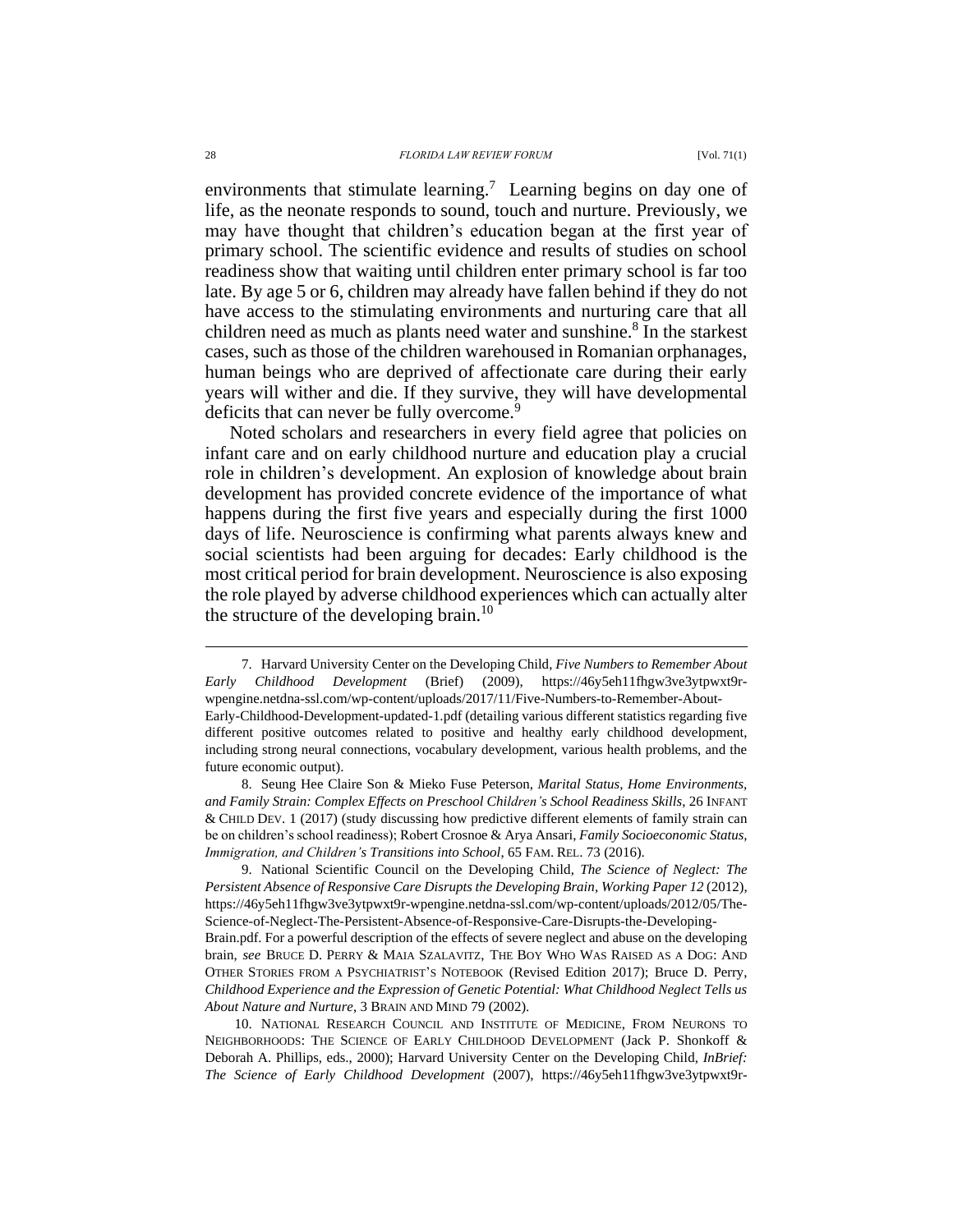Listing the wide array of benefits to society of providing a strong start for children, experts argue that wise national investments in infancy and early childhood provide the greatest social and economic returns with the lowest expenditures of tax dollars. This consensus among scientists is not confined to the U.S. but is shared by experts the world over.<sup>11</sup> The global scientific community is well aware of evidence from brain research about the importance of the period of early childhood in children's lives. In many nations, including the United States, the question remains: What is the force that stands in the way of implementing evidence-based policies supporting children's early development?

Based on my research, I am convinced that the most formidable barriers to enacting policies that give every child a fair start in life can be traced to the national macrosystems. A cultural macrosystem is the patterning by history, power, and ideas of the broader society in which the child lives. It includes prejudices, politics, ideologies, religions, moral values, and even the very concept of childhood itself.<sup>12</sup> Let me explain the role of the macrosystem for those not familiar with Bronfenbrenner's model.

<span id="page-3-0"></span>

wpengine.netdna-ssl.com/wp-content/uploads/2007/03/InBrief-The-Science-of-Early-

Childhood-Development2.pdf (brief summary of a scientific presentation at the National Symposium on Early Childhood Science and Policy).

<sup>11.</sup> OECD (2017), *Starting Strong V: Transitions from Early Childhood Education and Care to Primary Education*, OECD Publishing, Paris, [http://dx.doi.org/10.1787/9789264276253](http://dx.doi.org/10.1787/9789264276253-en) [en](http://dx.doi.org/10.1787/9789264276253-en) (discussing different national approaches to early childhood development with focus on policy issues and challenges to successful early childhood transitions into school).

<sup>12.</sup> BARBARA BENNETT WOODHOUSE, HIDDEN IN PLAIN SIGHT: THE TRAGEDY OF CHILDREN'S RIGHTS FROM BEN FRANKLIN TO LIONEL TATE, 21–23 (Princeton University Press 2008); Barbara Bennett Woodhouse, *A World Fit for Children is a World Fit for Everyone: Ecogenerism, Feminism, and Vulnerability*, 46 HOUS. L. REV. 817, 823 (2009) [hereinafter *A World Fit for Children*]; Barbara Bennett Woodhouse, *Individualism and Early Childhood in the U.S.: How Culture and Tradition Have Impeded Evidence-Based Reforms*, 8 J. KOREAN L. 135, 140 (2008) [hereinafter *Individualism and Early Childhood*].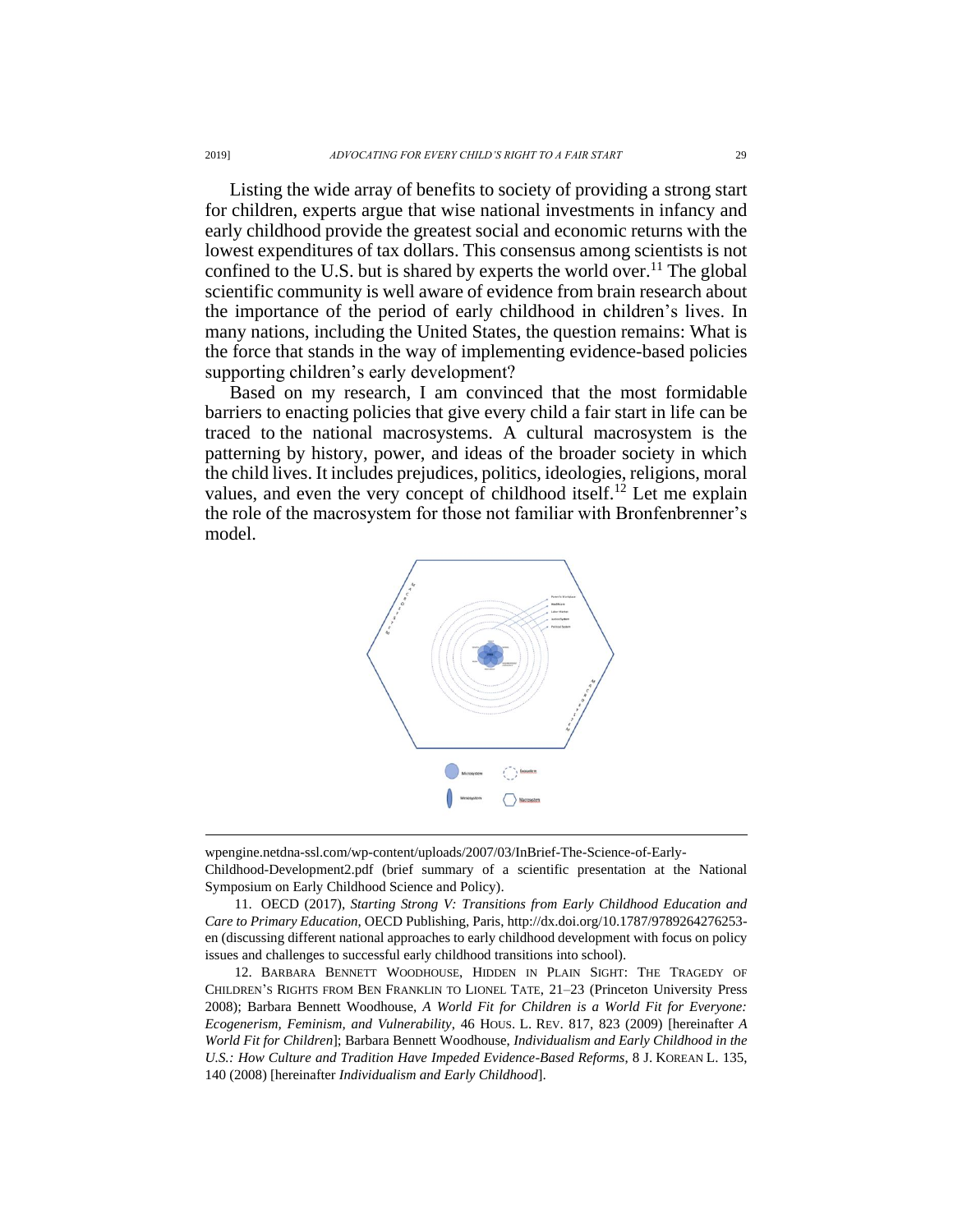## 30 *FLORIDA LAW REVIEW FORUM* [Vol. 71(1)

As represented schematically in the above diagram, which I adapted from Bronfenbrenner's work, the ecological model highlights the influences on child development of the entire social ecosystem.<sup>13</sup> In the center is the *child* surrounded by the *microsystems* where children live, such as family, neighborhood, faith community and school. Where microsystems overlap and intersect, such as when the school and peer group overlap, or the family and faith community intersect, Bronfenbrenner describes these zones as *mesosystems*. <sup>14</sup> Other systems that may be external to the child's daily life but indirectly affect children's development, such as the parents' workplace, the market economy, the healthcare and justice systems are called *exosystems*. 15 Finally, the ecology of childhood is powerfully shaped by the overarching *macrosystem*—that cultural force consisting of history, power, and ideas that patterns and shapes the broader society. Applying Bronfenbrenner's concepts to the study of child and family policy, we can see that laws and policies formed in the macrosystem function much like water in a natural environment, permeating throughout the entire ecosystem. The macrosystem has the potential to generate and distribute both life-giving and toxic elements that can determine the health of the entire ecology of childhood.

The special feature of the U.S. macrosystem that I have identified as the culprit that prevents us from addressing our increasing levels of inequality is a deeply rooted cultural bias towards extreme individualism. Time and again, bold initiatives for improving the lives of all children have been blocked by opposition based on the belief among many Americans in self-reliance and rugged individualism that characterizes the "American Dream." A pivotal moment occurred in 1971 when then President Nixon vetoed the Comprehensive Child Development Act of 1971. This Act would have introduced universal early childhood education in the United States. Nixon, in his veto message, condemned the Act as a threat to "the family in its rightful position as the keystone of our civilization" and concluded: "For the Federal Government to plunge headlong financially into supporting child development would commit the vast moral authority of the national Government to the side of communal approaches to child-rearing over against the family-centered approach. This President, this Government is unwilling to take that

<sup>13.</sup> BRONFENBRENNER*, supra* not[e 1.](#page-0-0)

<sup>14.</sup> *A World Fit for Children*, *supra* not[e 12,](#page-3-0) at 822.

<sup>15.</sup> *Id.* at 822–23.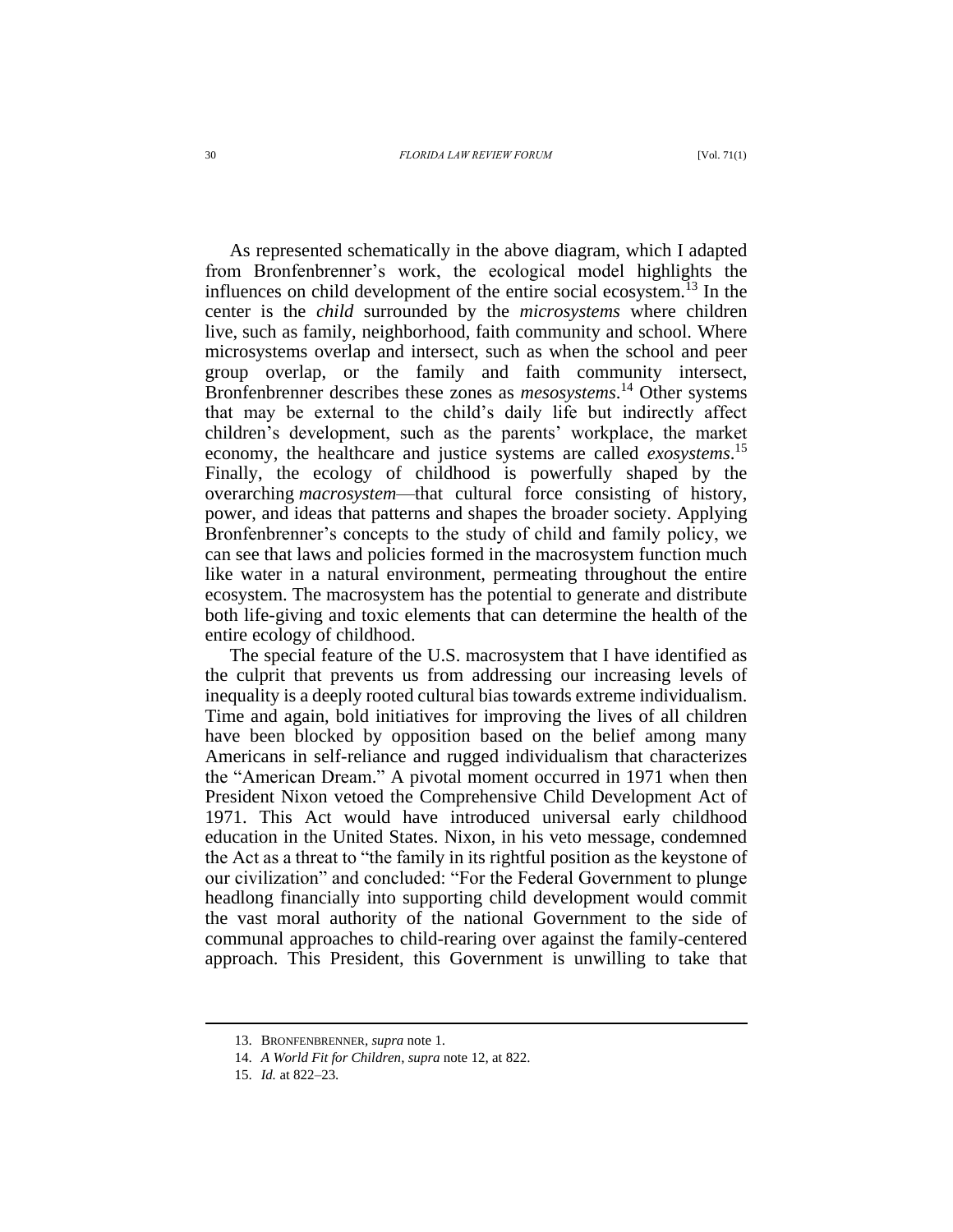step."<sup>16</sup> In sharp contrast to societies characterized by strong social solidarity, in the U.S. we have tended to draw bright lines between "our children" (the children in middle and upper income families), who are to be loved and cherished, and "other people's children" (minority children and poor children) who are to be feared and kept at a distance.<sup>17</sup> Divisions of race and class and region have too often kept us from making progress towards serving all of our children. Victories like *Brown v. Board of Education*, holding that schools that separated children based on their race could never be equal, have been followed by decades of disappointment. In recent years, we see U.S. schools becoming resegregated because of residential segregation and class divisions.<sup>18</sup> In order to succeed in effecting permanent changes for children, I have been arguing in my studies of the ecology of childhood that we in the U.S. need to work at "bending" or "reorienting" our own cultural macrosystem towards a unifying commitment to all our nation's children.<sup>19</sup>

The United States is unique in another way. We are the only nation that has not ratified the United Nations Convention on the Rights of the Child (CRC). In other developed countries, children's rights have been a powerful tool in the process of improving children's lives. My research has shown that the U.N. Convention on the Rights of the Child has influenced policy in peer nations.<sup>20</sup> Recognition of children's rights of equality, privacy, agency, dignity and protection has resulted in concrete commitments to the welfare of children.<sup>21</sup> Japan has been a participant in this process.<sup>22</sup> Almost twenty years ago, in 1999, I had the

19. My current book project, titled "The Ecology of Childhood: Small Worlds in Peril," studies social solidarity and the influence of the macrosystem in communities in Italy and the United States (book under contract to NYU Press).

20. Barbara Bennett Woodhouse, *Enhancing Children's Participation in Policy Formation*, 45 ARIZ. L. REV. 751, 754 (2003); Barbara Bennett Woodhouse, *Listening to Children: Participation Rights of Minors in Italy and the United States*, 36 J. SOC. WELFARE AND FAM. L. 358, 358 (2014).

21. For a book edited by Professor Jane Williams of Swansea University, a leader in the campaign for implementation at the regional and national level of children's rights, *see* THE UNITED NATIONS CONVENTION ON THE RIGHTS OF THE CHILD IN WALES (Jane Williams ed., 2013).

22. *See, e.g*., United Nations Convention on the Rights of a Child, *Committee on the Rights of the Child Fifty-fourth session, Concluding observations: Japan* (June 11, 2010), http://docstore.ohchr.org/SelfServices/FilesHandler.ashx?enc=6QkG1d%2FPPRiCAqhKb7yhsl

<sup>16.</sup> *Individualism and Early Childhood*, *supra* note [12](#page-3-0) at 153–55; *Richard Nixon*, Veto of the Economic Opportunity Amendments of 1971, THE AMERICAN PRESIDENCY PROJECT, http://www.presidency.ucsb.edu/ws/?pid=3251 (last visited Mar. 10, 2018).

<sup>17.</sup> This description was highlighted by W. Norton Grubb and Marvin Lazerson in their book, BROKEN PROMISES: HOW AMERICANS FAIL THEIR CHILDREN (1988).

<sup>18.</sup> *Brown v. Bd. of Educ.,* 347 U.S. 483 (1954) held that segregated schools violated the 14th Amendment's Equal Protection Clause yet, in 2017, NEWSWEEK reported that segregation is back. *See* Alexander Nazaryan, *Whites Only: School Segregation is Back, From Birmingham to San Francisco*, NEWSWEEK, May, 2, 2017, [http://www.newsweek.com/race-schools-592637.](http://www.newsweek.com/race-schools-592637)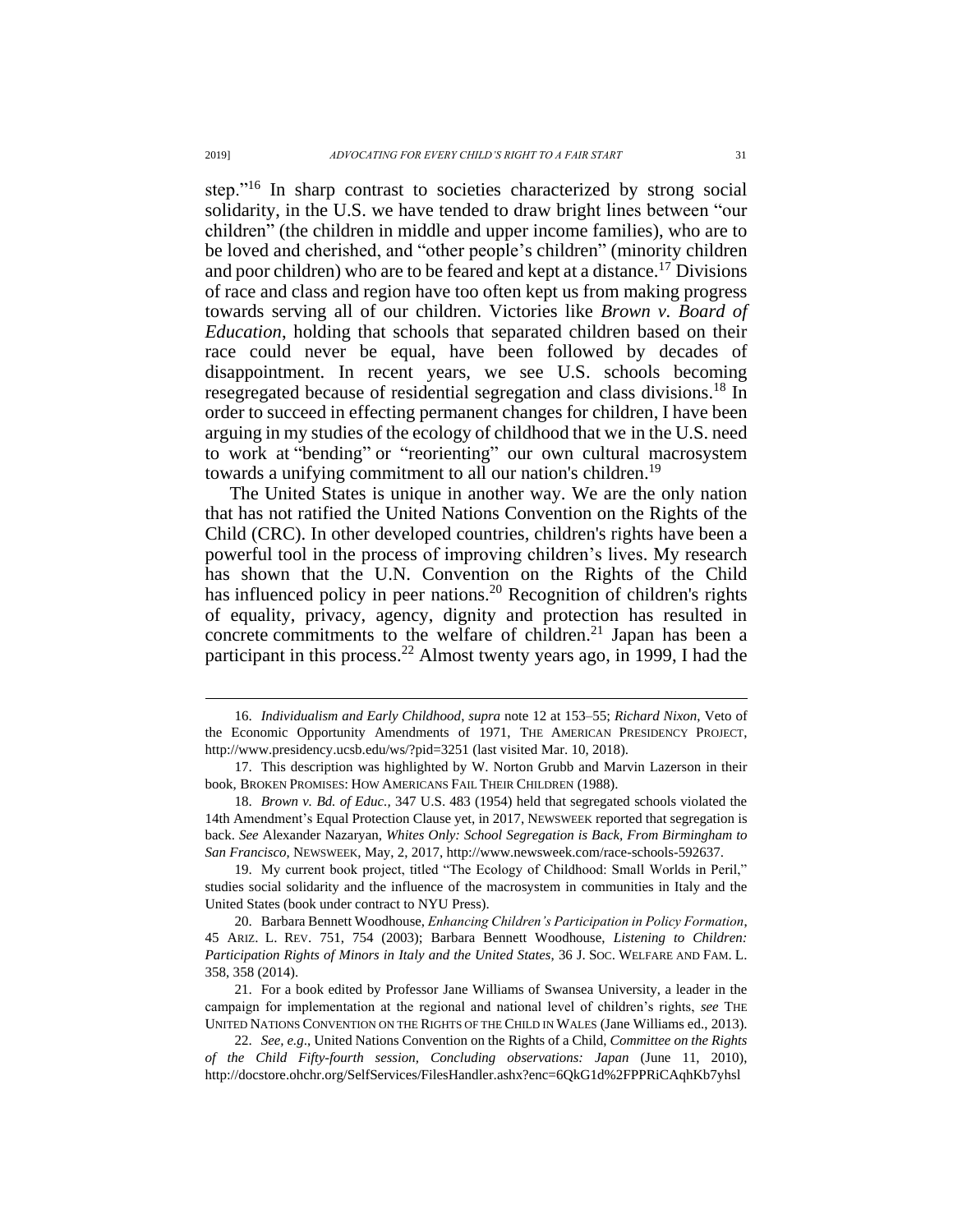privilege of attending the Japanese Diet session at which Professor Jaap Doek, then serving as the chair of the U.N. Committee on the Rights of the Child, was discussing with Japanese legislators and NGOs the Committee's report on issues facing Japanese children. This was my first exposure to the value of the periodic dialogue that the CRC requires between law makers, government agencies, non-governmental organizations (NGOs), experts in children's studies, and child law scholars, all collaborating to find the best ways to address challenges and risks facing children and youth within their nation. I recall that in 1999, fear of going to school and fear of bullying were major issues in Japan. As I watched the dialogue, I realized, as Bronfenbrenner's model predicts, that each culture and each period in history raises unique challenges for child development policy. While Americans in 1999 were bemoaning the lack of rigor in our public schools and demanding more pressure from parents on students and more accountability from educators for poor test results, Japanese educators and parents were concerned about the stresses faced by children studying in a highly rigorous and demanding educational environment. The Japanese nation's commitment, through this process of dialogue, to identifying areas of risk and to prioritizing "children's rights as human rights" served to mobilized policy makers to create policies that would meet the specific needs of Japanese children at a particular time in the nation's history. While the same issues remain areas of concern, Japanese government has made significant progress in addressing them and continues to engage with the Committee on the Rights of the Child in assessing improvements.<sup>23</sup>

The U.S. lacks any equivalent mechanism to force our leaders to put children's issues on the national agenda. Powerful private interests can capture our Congress and block our agencies from even considering the most powerful threats faced by our children. Take the proliferation of guns and the power of the National Rifle Association (NRA) as an example. It was almost twenty years ago, on April 20, 1999, that fifteen high school students died in an armed assault by two troubled youth at Columbine High School in Colorado. Sadly, despite many more such deaths of school children in gun-related assaults, our Congress has done less than nothing to protect our school children from the scourge of gun violence. It has even prohibited our Centers for Disease Control from researching how widespread availability of guns contributes to rates of injury and mortality among our young people and continues to balk at funding such research.<sup>24</sup> Despite proof from nations across the world that

<span id="page-6-0"></span>23. *Id.*

<sup>2</sup>MoFLIM3DzAuTWv9p%2FYcZub9%2BDWuhMjlwYk%2FyM7ajhow%2FClcaDkPjNYA% 2BhxWSnyj3x7L6NCmxiwwOokrYD%2FFu4hjQJ8EXn5GttJb%2FRnyU8.

<sup>24.</sup> Susan Jaffe, *Gun Violence Research in the USA: The CDC's Impasse*, 391 THE LANCET 2487–88 (June 2018), https://www.thelancet.com/journals/lancet/article/PIIS0140-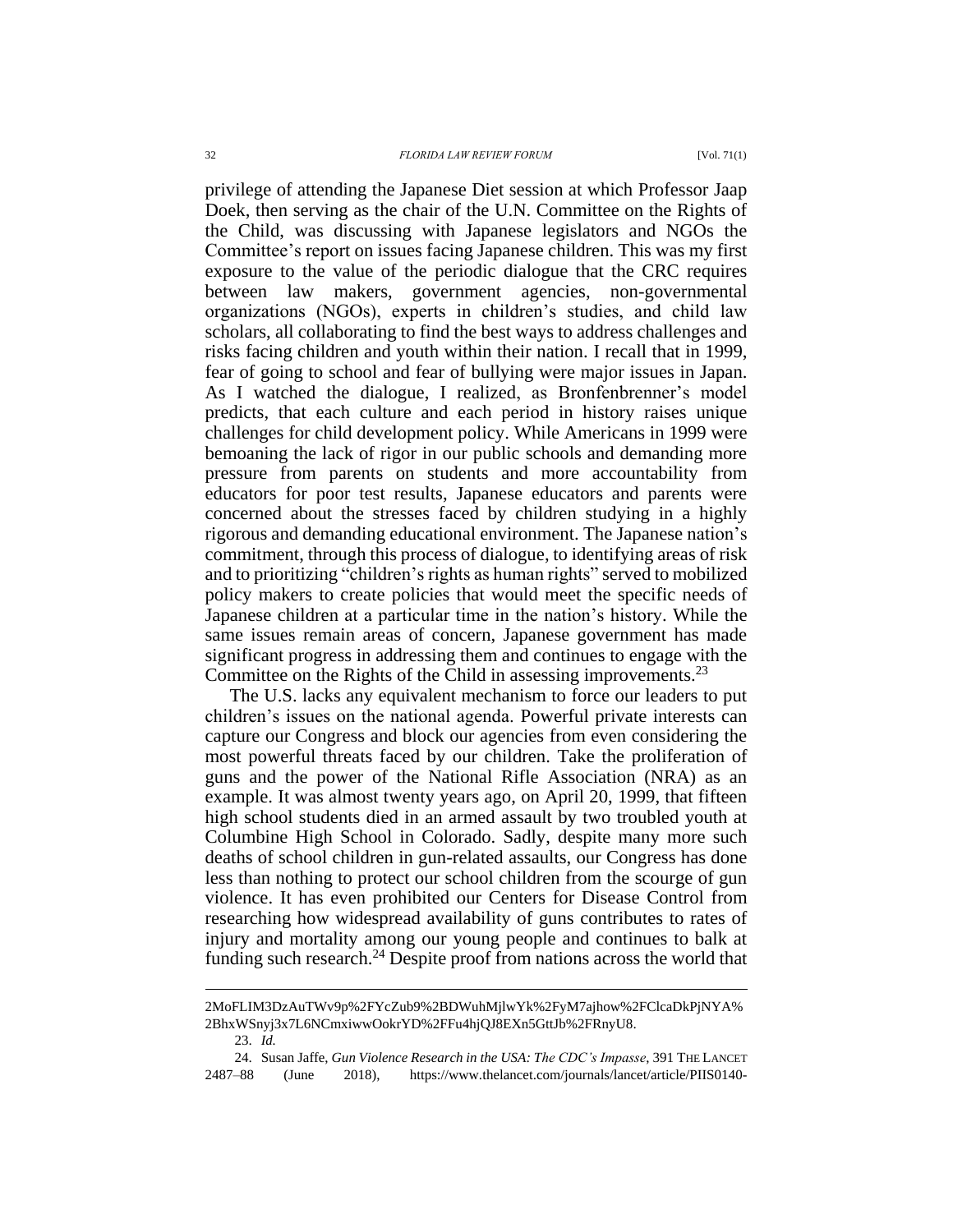gun control saves lives, our President's response to the March 2018 shooting of seventeen students in Parkland, Florida, was to require that teachers carry guns.<sup>25</sup> According to the Supreme Court of the U.S., our Constitution recognizes a right of adults to "bear arms" but it does not recognize the duty of government to protect children from violence, a core principle of the CRC.<sup>26</sup>

There is one fundamental right of the child that is alive and well in the U.S. The CRC's Articles 12 and 13 protect children's rights of a voice in matters concerning them and in freedom of expression. The U.S. Constitution's First Amendment, which protects the rights of freedom of speech and assembly and the right to peaceful protest, has been interpreted as applying to students as well as adults. The Parkland survivors, many of them from their hospital beds, rapidly asserted their First Amendment rights. Their influence, through youth directed movements such as "March for Our Lives," is the most promising chapter to date in the battle against powerful lobbying from the National Rifle Association (NRA) which fiercely opposes and restrictions on gun ownership. Demanding gun control and vowing "Not One More" gun death in schools, these students marched to their state capital in Tallahassee and the Governor of the State of Florida listened, agreeing to break with the NRA. They followed with a nationwide March for Our Lives in Washington, D.C., and throughout the nation and have launched a youth campaign to get out the vote for our midterm elections in November 2018.<sup>27</sup>

There are so many ways, in addition to giving voice to children and placing children's issues on the national agenda, that the CRC can help

guns/2018/03/11/14da0c8e-253a-11e8-bc72-

077aa4dab9ef\_story.html?noredirect=on&utm\_term=.26134ea557f8 (noting objections of teachers that they are not trained to carry weapons and their job is to teach).

26. *Compare* DeShaney v. Winnebago Cnty. Dep't of Soc. Servs., 489 U.S. 189, 195–96 (1989) (holding the government has no positive duty to protect children known to be at risk of child abuse), *with* Dist. of Columbia v. Heller, 554 U.S. 570, 595 (2008) (recognizing the rights of the individuals to carry guns).

<sup>6736(18)31426-0/</sup>abstract (discussing the continuing lack of funding for gun violence research); Sheila Kaplan, *Congress Quashed Research Into Gun Violence. Since Then, 600,000 People Have Been Shot.*, N.Y. TIMES, Mar. 12, 2018, https://www.nytimes.com/2018/03/12/health/gunviolence-research-cdc.html.

<sup>25.</sup> Philip Rucker, *White House Vows to Help Arm Teachers and Backs Off Raising Age for Buying Guns*, WASH. POST, Mar. 12, 2018, https://www.washingtonpost.com/politics/whitehouse-vows-to-help-arm-teachers-and-backs-off-raising-age-for-buying-

<sup>27.</sup> Jaffe, *supra* note [24.](#page-6-0) Visit https://marchforourlives.com/mission-statement/ to see the mission statement of this group organized by teenaged survivors of the Parkland shooting. *See also*, Patricia Mazzei, *Florida Governor Signs Gun Limits into Law, Breaking with the N.R.A.*, N.Y. TIMES, Mar. 9, 2018, https://www.nytimes.com/2018/03/09/us/florida-governor-gunlimits.html (noting the impact of the Parkland students on breaking the stranglehold of the NRA in Florida).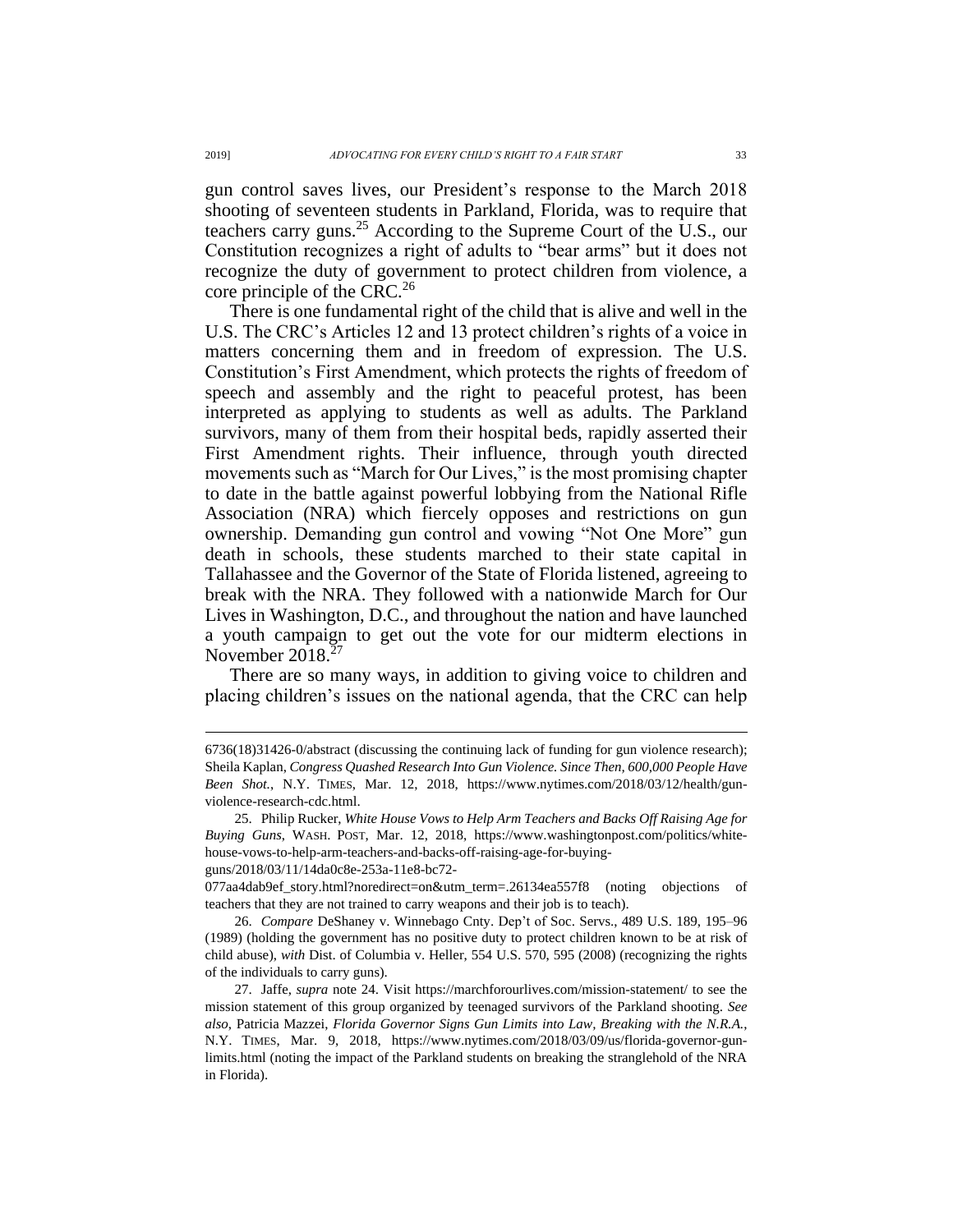transform the small worlds of children and youth. Ratification of the CRC embeds the notion that "children's rights are human rights" in the national macrosystems. When interviewing parents and teachers and citizens in Italy and in Wales, both of which have ratified the CRC, I hear over and over again the statement, "**all** children have a right . . . to education, to shelter, to food, to have their needs met and their voices heard." While the U.S. has not ratified the CRC, we already have seen key child rights principles embedded in our laws, history, and national ethos.<sup>28</sup> In my view, if we in the U.S. are to "influence the influencers" (from voters to legislators) we must mobilize these powerful human rights principles to reshape attitudes and reorient priorities.<sup>29</sup>

All of these children's rights principles, as reflected in the U.S. Constitution and in U.S. legal doctrines are important, but I will focus on the equality principle in the U.S. Constitution. This principle states that "all [persons] are created equal and endowed by their creator with inalienable rights." In the U.S. Constitution, this principle is articulated in the Preamble and in the Fourteenth Amendment's guarantees of "equal protection of the laws." The Fourteenth Amendment was ratified in 1868 during the years following the Civil War. It was intended to address the barriers facing newly emancipated African-Americans. These formerly enslaved persons, now recognized as citizens, were starting from nothing, having been exploited for their labor and deprived of their rights. They were especially vulnerable economically, socially, and politically. The equality principle of the equal protection clause has since been interpreted by our Supreme Court as protecting other vulnerable groups who have suffered historically due to discrimination that violates the norms of equality. These groups now include women, ethnic minorities, and "illegitimate" children (children born to unmarried mothers). When a law or policy or other government action fails to treat similarly situated persons equally, our laws in the U.S. empower the individuals to bring a suit in court and government has to show that its laws and actions do not violate the equality principle. $30$ 

When it comes to the U.S. government's policies with respect to early childhood, our government's actions do not match the lofty principles of equality. Looking in the mirror, Americans should be shocked that we are so far behind many of our peer nations in the OECD when it comes to

<sup>28.</sup> Barbara Bennett Woodhouse, *The Constitutionalization of Children's Rights: Incorporating Emerging Human Rights into Constitutional Doctrine*, 2 U. PA. J. CONST. L. 1 (1999).

<sup>29.</sup> "Influence the influencers" is a strategy in the National Summit's campaign for bringing evidence-based research to the attention of policy makers.

<sup>30.</sup> For an overview of U.S. jurisprudence on equality, *see* Cornell Law School, *U.S. Constitution, 14th Amendment*, CORNELL LEGAL INFORMATION INSTITUTE, https://www.law.cornell.edu/constitution/amendmentxiv (last visited Mar. 10, 2018).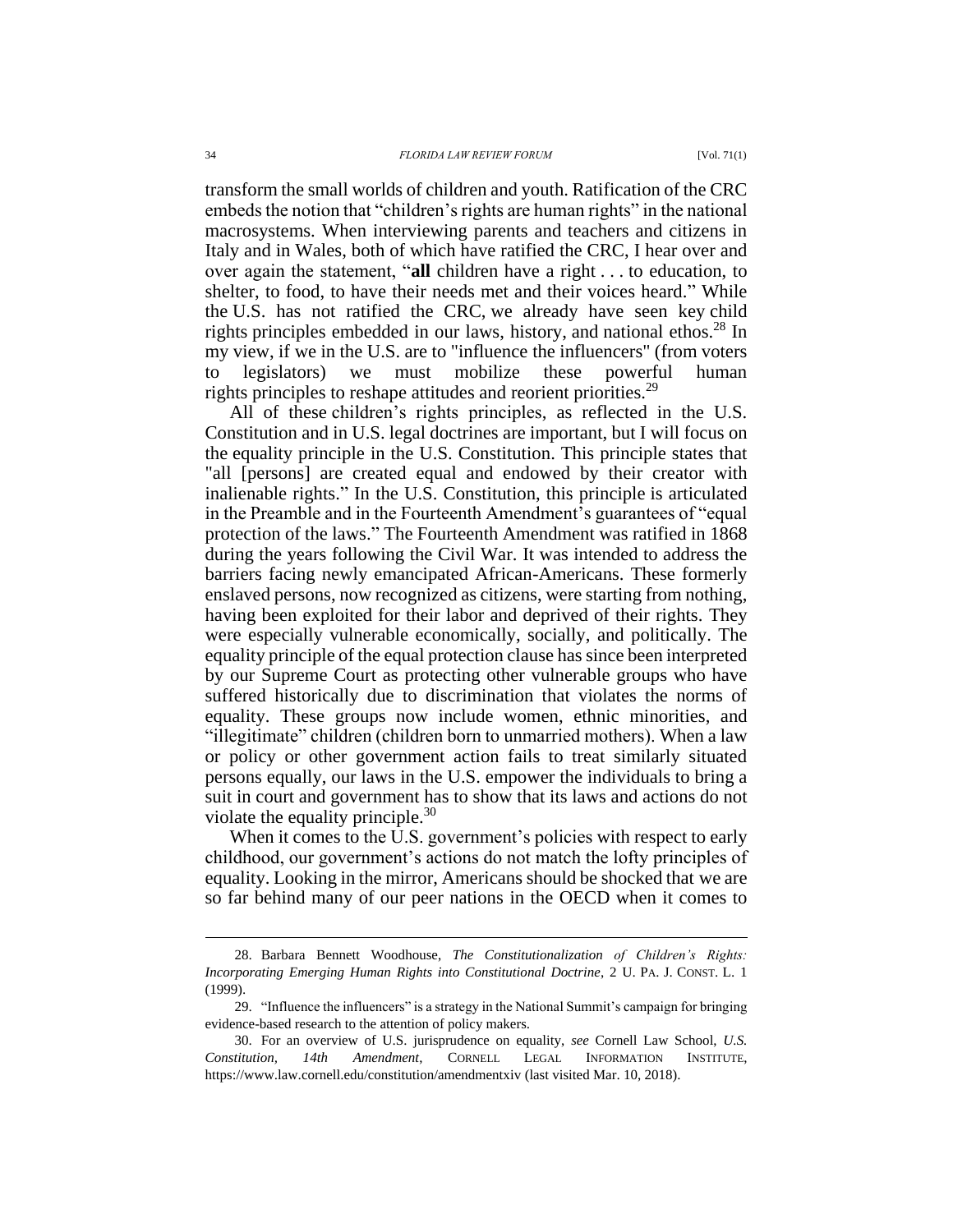children's well-being.<sup>31</sup> As research has increasingly demonstrated, children in our society do not start on a level playing field and a slow start profoundly affects their life chances. When it comes to children, equality means equality of opportunity: as members of the global community of nations, we must insure that all our babies and children get a fair start.<sup>32</sup> While there is always room for improvement, Japan outperforms the U.S. on virtually every measure of child wellbeing, with Japan ranking at  $6<sup>th</sup>$  and the U.S. at 29<sup>th</sup> place.<sup>33</sup>

We in the U.S. face formidable barriers. However, effective action rarely follows lofty principle without a strong catalyst—such as profit, fear or pride—pushing it along. In the U.S., we have used fear (of crime) and profit (the high cost of neglecting education) as arguments to catalyze reforms. Research shows that allowing so many children to grow up in poverty and to suffer abuse and neglect contributes to the U.S. high rates of crime and violence and to the high costs of mass imprisonment. We in the U.S. have seen our comparative standing in quality of education lagging behind that of the majority of their peer nations. U.S. children are falling behind children in other developed nations because of a failing public education system where poor children enter primary school already far behind their more privileged peers and educators of young children are underpaid and overworked.<sup>34</sup> The economic costs of a poorly educated work force should be enough to spur us to action, but instead our government has increased its spending on war while cutting resources to maternal and infant nutrition and failing to meet the need for preschools and children's nurseries.<sup>35</sup> An estimated half of American children live in areas classified as "child care deserts" defined as areas where there are three or more children for every licensed child care slot.<sup>36</sup>

<sup>31.</sup> OECD (2017), *Starting Strong 2017: Key OECD Indicators in Early Childhood Education and Care*, at 33, OECD Publishing, Paris, http://www.oecd.org/education/startingstrong-2017-9789264276116-en.htm.

<sup>32.</sup> UNICEF Office of Research, *supra* note [4.](#page-1-0) On growing inequality in the U.S., *see*  JOSEPH STIGLITZ, THE PRICE OF INEQUALITY: HOW TODAY'S DIVIDED SOCIETY ENDANGERS OUR FUTURE (2012).

<sup>33.</sup> UNICEF Office of Research, *Child Well-being in Rich Countries: Comparing Japan*, *Report Card 11* (2013), https://www.unicef-irc.org/publications/709-child-well-being-in-richcountries-comparing-japan.html (last visited Mar. 13, 2018).

<sup>34.</sup> Drew Desilver, *U.S. Students' Academic Achievement Still Lags That of Their Peers in Many Other Countries*, PEW RESEARCH CENTER, Feb. 15, 2017, www.pewresearch.org/facttank/2017/02/15/u-s-students-internationally-math-science/; Lyndsey Layton, *Majority of U.S. Public School Students Are in Poverty*, WASH. POST, Jan. 15, 2015, https://www.washingtonpost.com/local/education/majority-of-us-public-school-students-are-inpoverty/2015/01/15/df7171d0-9ce9-11e4-a7ee-526210d665b4\_story.html.

<sup>35.</sup> Woodhouse & Woodhouse, *supra* not[e 6.](#page-1-1)

<sup>36.</sup> Rasheed Malik & Katie Hamm, *Mapping America's Child Care Deserts*, CENTER FOR AMERICAN PROGRESS (Aug. 30, 2017, 9:30 AM), https://www.americanprogress.org/issues/earlychildhood/reports/2017/08/30/437988/mapping-child-care-deserts/.